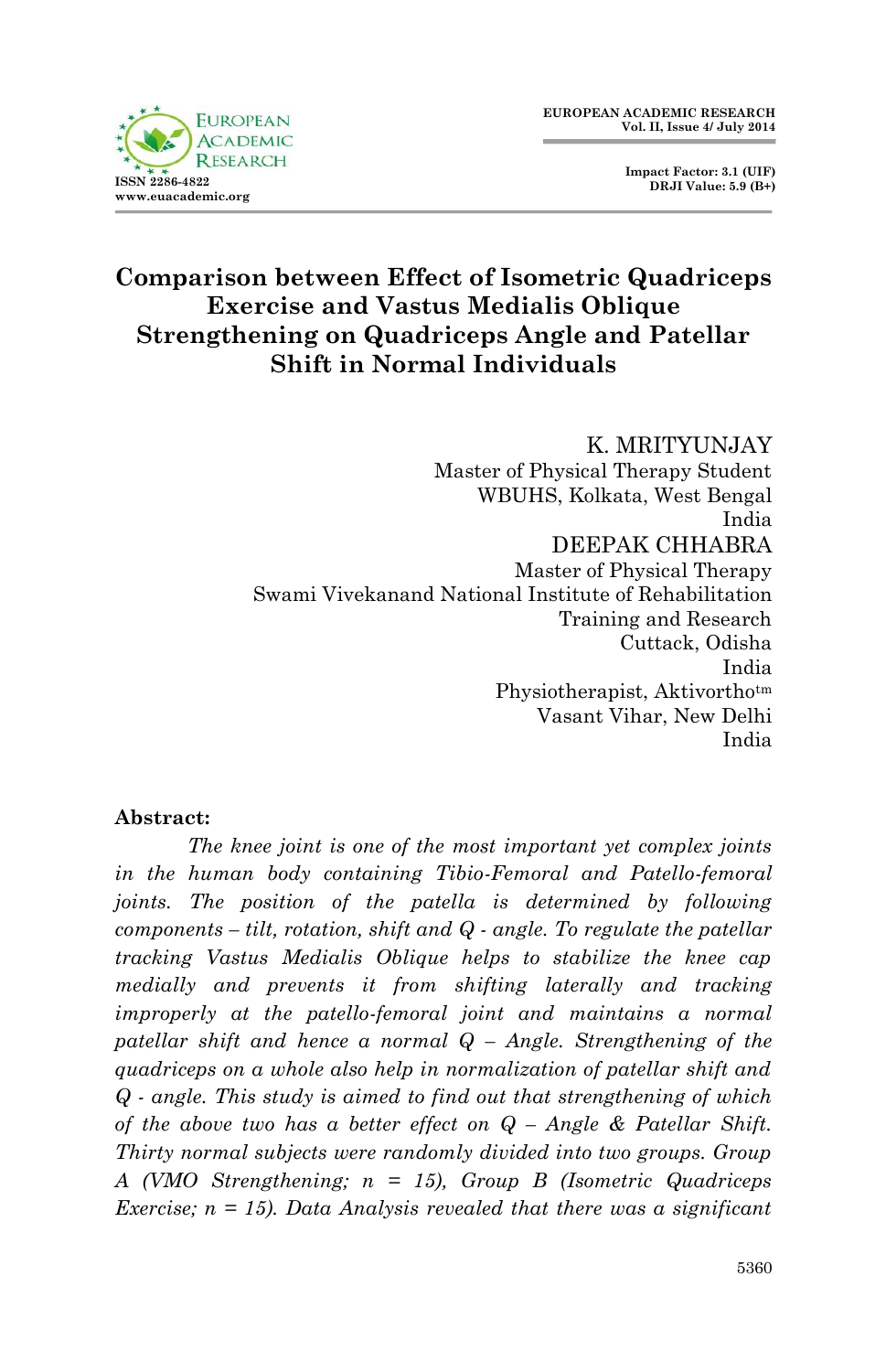*difference in mean values of Q – Angle & Patellar shift readings after 4 weeks of controlled trials and VMO strengthening had a greater effect on the Q – Angle & Patellar shift than Static Quadriceps exercises. So it can be concluded that the strengthening of Vastus medialis oblique alone is better than isometric quadriceps exercise in reducing the Q – Angle and the lateral patellar shift in normal individuals.*

**Key words:** VMO Strengthening, Static Quadriceps Exercises, Q – Angle, Patellar Shift.

## **Introduction**

The knee joint is one of the most important yet complex joints in the human body. It contains of two joints namely the Tibio-Femoral joint and the Patello-femoral joint. Patella is a triangular bone controlling major portion of mechanics around the knee joint [Helga Deutsch et al, 1978]. Several forces act on the patella to provide stability and keep it tracking properly. These are superiorly directing force by rectus femoris, inferiorly by patellar tendon, medially by VMO and Laterally by Vastus Lateralis [Mark S. Juhn, 1999]. Patella has a tendency to shift laterally as there are lateral forces by structures like ITB, TFL and Vastus Lateralis which is counterbalanced by medially directing force of VMO but it has a tendency to go for weakness [Makhsous M et al, 2004; Lauralyn Reynolds et al, 1983]. The position of the patella is determined by following components – tilt, rotation, shift and Q – angle [Naoko O Aminaka et al, 2005].

Patellar shift is defined as the motion of patella relative to the femur or femoral groove on knee flexion and extension [Marcos V Katchburion et al, 2003]. The patella should be sitting equidistant  $(\pm 5$ mm) from each epicondyle when knee is flexed approximately 20̊. A 5mm lateral displacement of the patella has been shown to cause a 50% reduce in VMO Tension [D. J. Magee, L.E. Zachazewski, 2001]. The quadriceps (Q)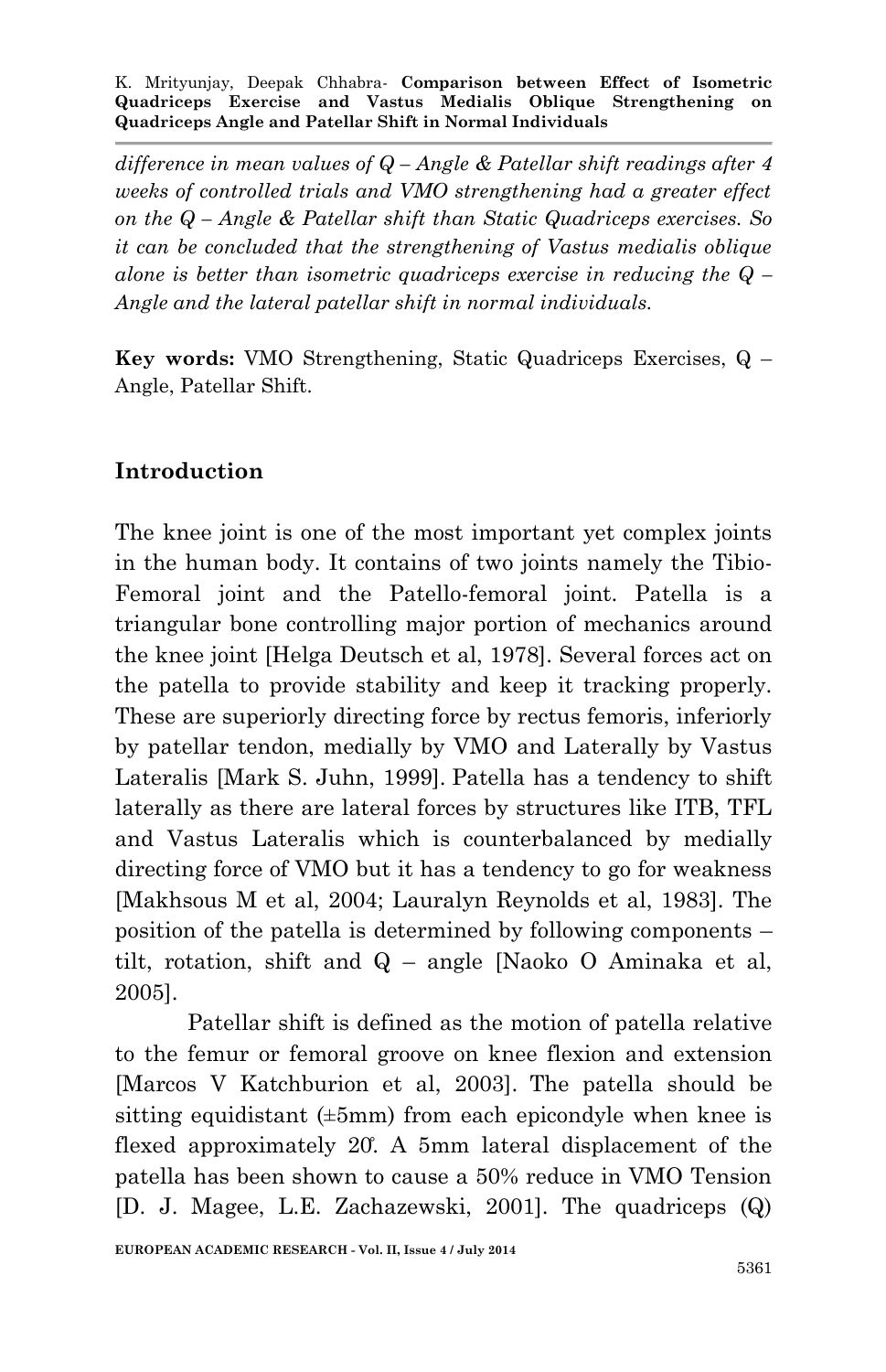angle is a clinical measure of the alignment of the quadriceps femoris musculature relative to the underlying skeletal structures of the pelvis, femur, and tibia. It provides a reasonable estimate of the lateral force vector acting on the patella with quadriceps contraction and the tibial-tuberosity position relative to the midline of the trochlea [Lori A. Livingston and Sandi J. Spaulding, 2002]. Normally the angle is 13° in males and 18° for females when measured in supine position. An angle greater than 18° is considered as abnormal [Bhawna Verma, 2007].

The vastus medialis oblique (VMO) muscle has been suggested to act as a dynamic medial stabilizer, which helps to realign the patella during the last 20° to 30° of knee extension. Insufficiency of the VMO, including diminished VMO activity, may increase the lateral pull of the patella and reduce function at the knee joint [Naoko O Aminaka et al, 2005]. That quadriceps weakness, specifically VMO weakness in comparison to the VL, can lead to lateral displacement of the patella causing the articulating pressure to be on the lateral facet. An imbalance in strength can lead to improper patella alignment as a weak VMO cannot adequately support medial patellar stability [Gregory R Waryasz and Ann Y McDermott, 2008]. Quadriceps strengthening is an important technique and is most commonly recommended because quadriceps muscle plays a significant role in patellar movement [Mark S. Juhn, 1999]. It was suggested that isometric exercise would preferably be performed to secure an optimal total strength increase [Lindh, 1979].

## **Methods:**

30 male subjects of SBSPGI with mean age  $(20.26 \pm 1.72)$  were selected as per inclusion criteria (Age 18 – 24 years, Full range of motion at knee joint, Lateral displacement of patella > 5 mm from center) and exclusion criteria (Pain, Trauma, Quadriceps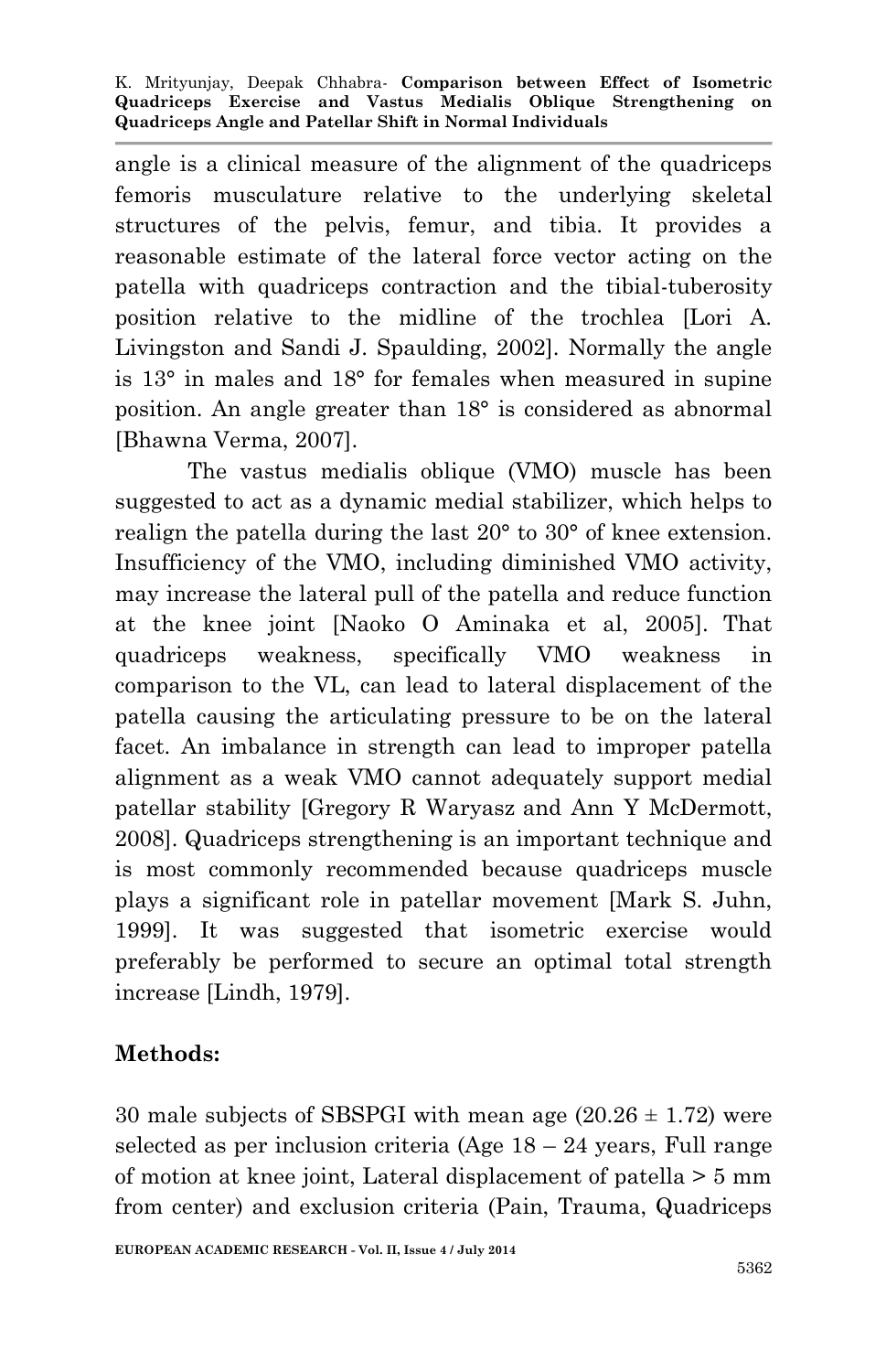tightness, Flat foot, Ligamentuous laxity, Inflamation, Medial patellar shift). At 0 week a proper assessment of the knee joint was performed and Patellar shift and Q – angle were measured Two groups were divided with 15 subjects in each group, namely Group A (mean age  $19.86 \pm 1.64$ ), Group B (mean age  $20.66 \pm 1.75$ ). For Group A VMO strengthening was given and for group B Isometric Quadriceps exercise. Exercises were done with 5 repetitions of each for 5 sessions per week in a 4 week protocol<sup>29</sup>. Patellar shift and  $Q$  – angle were measured again at 2nd and 4th week followed by Data analysis.

### **Statistical Analysis:**

Independent t-test was done to compare the mean value of Qangle and patellar shift at 0 week,  $2<sup>nd</sup>$  week and  $4<sup>th</sup>$  week between groups A and B to know the extent of improvement. The Significance level (p) was taken as 0.05.

#### **Results:**

Unpaired t-test was performed to compare mean values of Qangle at  $2<sup>nd</sup>$  week  $(Q_1)$  and  $4<sup>th</sup>$  week  $(Q_2)$ . Mean values of Group A at  $2<sup>nd</sup>$  and  $4<sup>th</sup>$  week were  $9.96 \pm 1.42$ ,  $8.23 \pm 1.48$  respectively and mean values of Group B at 2<sup>nd</sup> and 4<sup>th</sup> week were 10.63  $\pm$ 1.32,  $9.93 \pm 1.48$  respectively. The results were non significant at  $2<sup>nd</sup>$  week,  $Q_1$  (p > 0.05) and significant at  $4<sup>th</sup>$  week,  $Q_2$  (p < 0.05). [Refer Table: – 1]

Unpaired t-test was performed to compare mean values of Patellar Shift at  $2<sup>nd</sup>$  week (PS<sub>1</sub>) and  $4<sup>th</sup>$  week (PS<sub>2</sub>). Mean values of Group A at  $2^{nd}$  and  $4^{th}$  week were  $0.87 \pm 0.13$ ,  $0.66 \pm 0.13$ 0.14 respectively and mean values of Group B at  $2<sup>nd</sup>$  and  $4<sup>th</sup>$ week were  $0.94 \pm 0.18$ ,  $0.78 \pm 0.13$  respectively. The results were non significant at  $2<sup>nd</sup>$  week, PS<sub>1</sub> (p > 0.05) and significant at  $4<sup>th</sup>$  week,  $PS_2$  (p < 0.05). [Refer: Table – 2]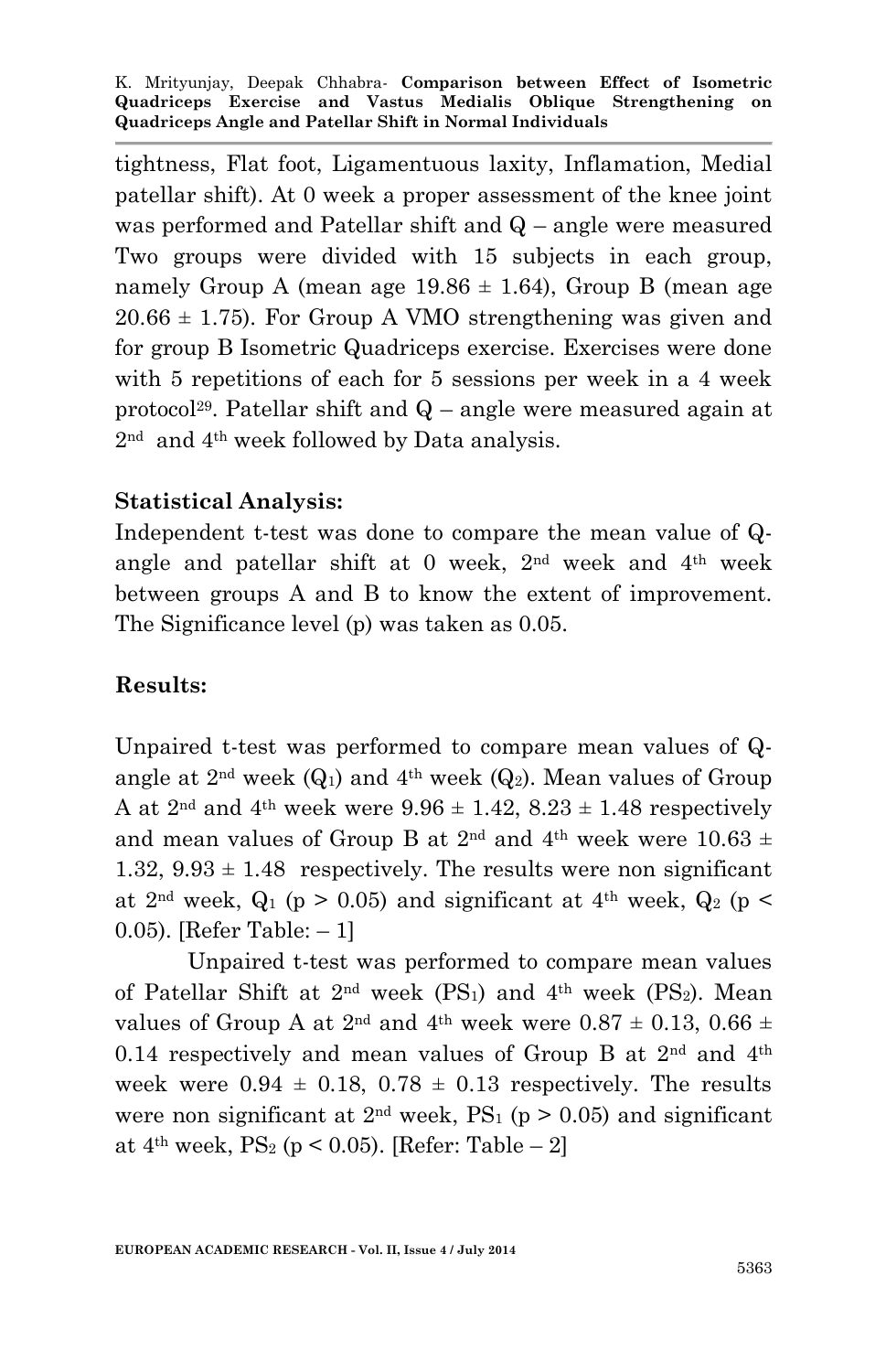## **Discussion:**

Comparison of mean values of group A and Group B at 4th week suggest that VMO strengthening has a better effect (than Isometric Quadriceps Exercise) on Q – angle and Patellar Shift Patellar Shift measurement and  $Q$  – angle are two important measures for determining normal patellar alignment and mechanics. Supporting the role of Patellar Shift measurement, Sameer Dixit, 2007, stated that Patellar tracking can be altered by imbalances in these stabilizing forces affecting the distribution of forces along the patellofemoral articular surface, the patellar and quadriceps tendons, and the adjacent soft tissues. Hence, measurement of the same can easily suggest the presence of above conditions and the same for the  $Q - Angle$ was supported by Lori A. Livingston, 2002, who stated that The quadriceps (Q) angle is a clinical measure of the alignment of the quadriceps femoris musculature relative to the underlying skeletal structures of the pelvis, femur, and tibia. It provides a reasonable estimate of the lateral force vector acting on the patella with quadriceps contraction and the tibial-tuberosity position relative to the midline of the trochlea. Explaining the relation between Q – angle and Patellar Shift Laura H. Lathinghouse, Mark H. Trimble, 2000 and Bhawna Verma, 2007, stated that The greater Q angle creates an excessive lateral force on the patella that may predispose the patella to abnormal patellar tracking.

VMO strengthening has a greater effect as it has a direct relation to the patellar alignment as supported by Naoko Aminaka et al, 2005, who stated that the vastus medialis oblique (VMO) muscle has been suggested to act as a dynamic medial stabilizer, which helps to realign the patella during the last 20° to 30° of knee extension. Insufficiency of the VMO, including diminished VMO activity, may increase the lateral pull of the patella and reduce function at the knee joint. Hence, it can be said VMO is the most important muscle to control the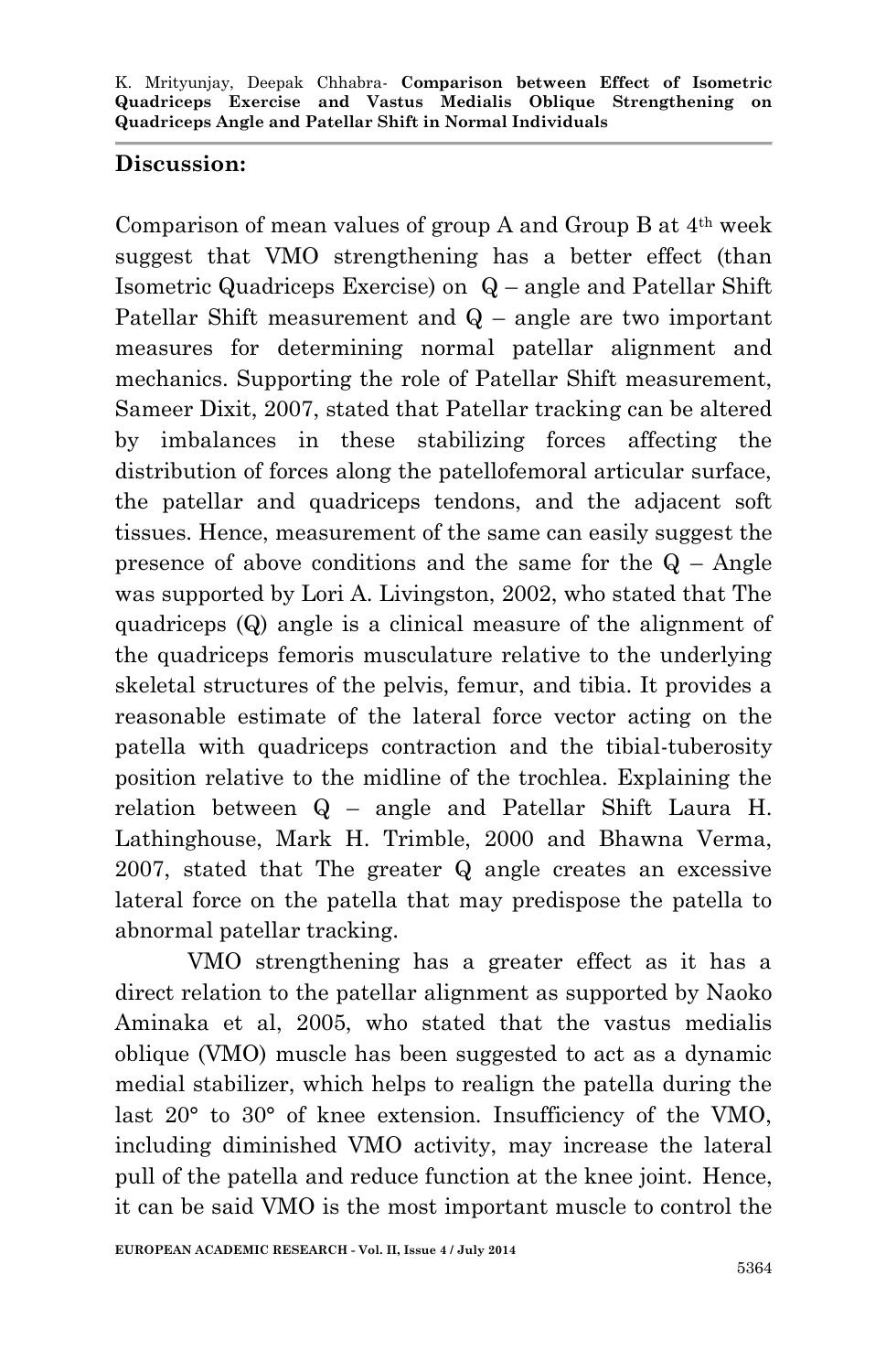patellar alignment and its strengthening can very much contribute to the normalization of patellar position.

Isometric Quadriceps Exercises prove to be less effective as it works on whole of the quadriceps muscle and not specifically on patellar stabilizers as supported by Mark S. Juhn, 1999, who said Quadriceps strengthening helps in patellar alignment as it creates a balance between all the component muscles controlling the alignment. But, it is doubtful that correct balance will be made if already there is imbalance between VMO and Vastus Lateralis, as mentioned earlier. Moreover isometric exercises are not found to be as efficient as isotonic or isokinetic exercises as seen in the study of Michael J Callaghan et al, 2004, who stated that isometric exercise of quadriceps was just useful to overcome central fatigue and was not as much feasible as Isotonic or isokinetic exercise. Adding to less effectiveness of Isometric Quadriceps Exercise, Lindh M, 1979 stated that Isometric Quadriceps Exercise increases the strength at a slow rate.

## **Conclusion:**

Data analysis says that there is a difference between effect of Vastus medialis oblique strengthening and isometric quadriceps exercise on Q – angle and Patellar Shift, and Vastus medialis oblique strengthening is better than isometric quadriceps exercise in reducing the  $Q$  – Angle and the lateral patellar shift in normal individuals.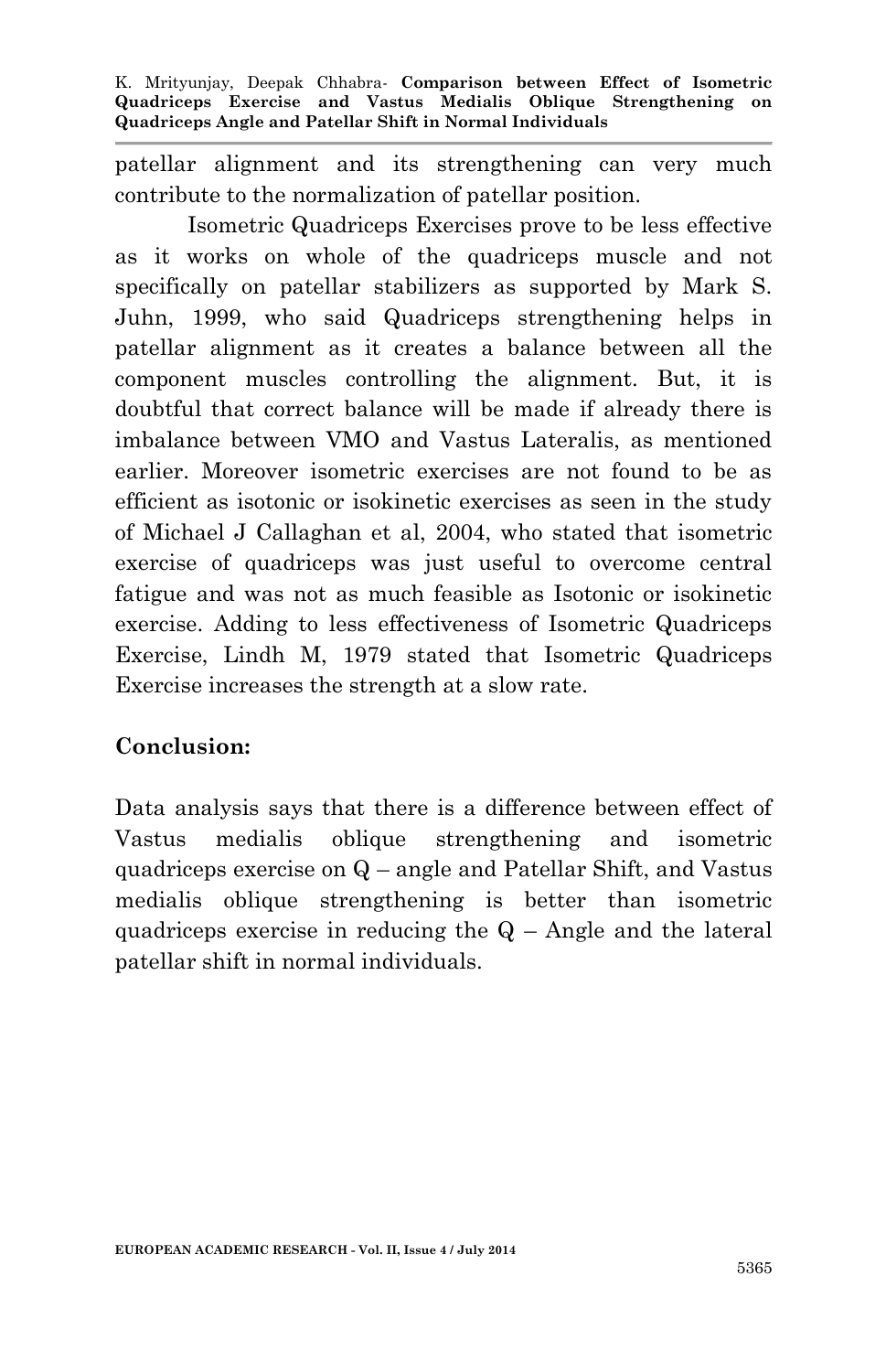### **Images, Graphs & Tables:**



Patellar Shift Measurement:



VMO Strengthening (Group A):

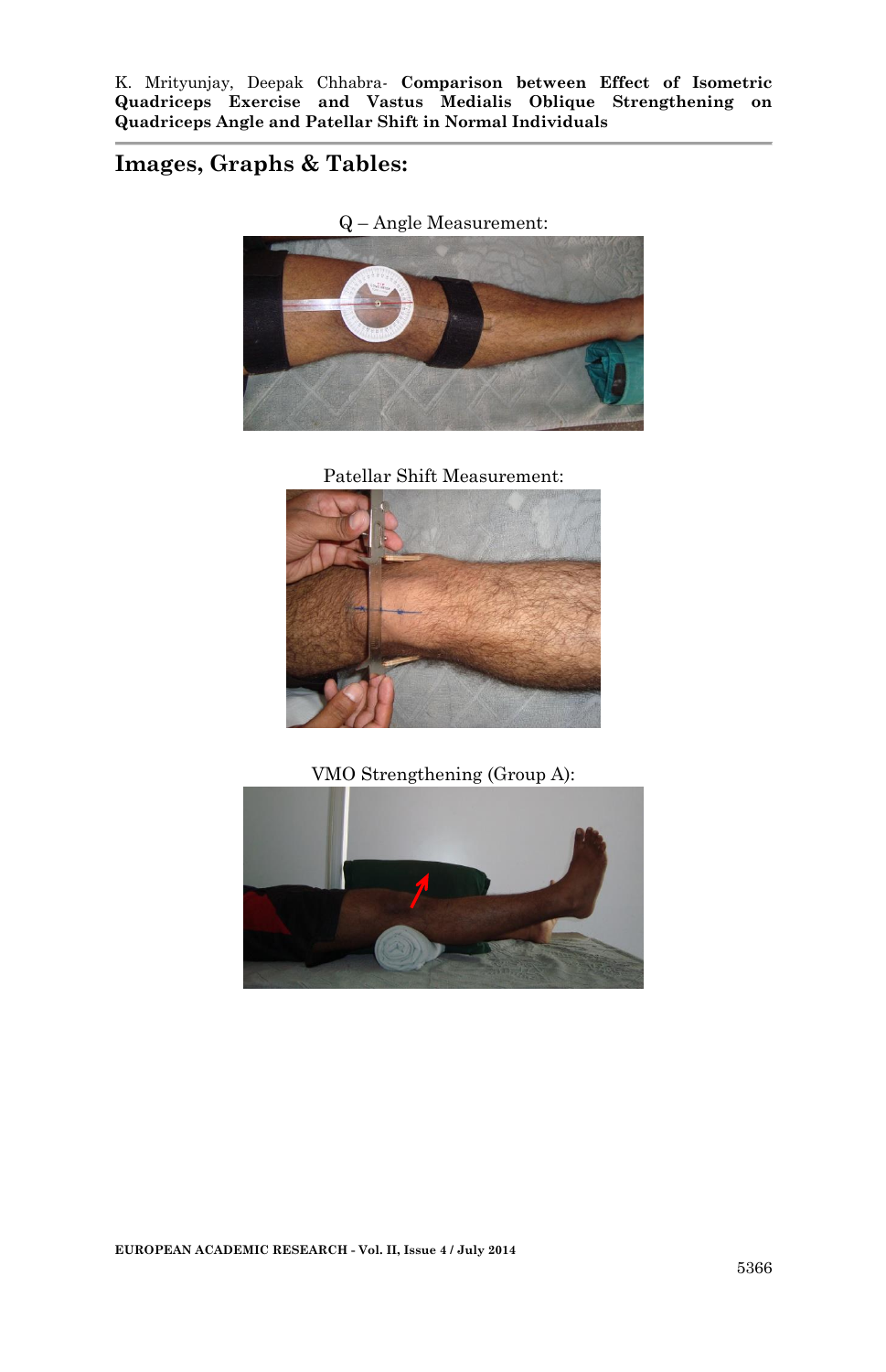Isometric Quadriceps Exercise (Group B):

#### **Table 1: Comparison between Q- Angle of Group A and Group B.**

| Group        | $Q$ – angle            | $Q$ – angle            |  |  |
|--------------|------------------------|------------------------|--|--|
|              | (2 <sup>nd</sup> week) | (4 <sup>th</sup> week) |  |  |
|              | $9.96 \pm 1.42$        | $8.23 \pm 1.48$        |  |  |
| B            | $10.63 \pm 1.32$       | $9.93 \pm 1.48$        |  |  |
| T - Value    | $1.36\,$               | 3.20                   |  |  |
| significance | N.S                    | ○                      |  |  |

 $N.S = Non Significant (p > 0.05); S = Significant (p < 0.05)$ 

|  |  | Table 2: Comparison between Patellar Shift of Group A and Group B. |  |  |  |  |  |  |  |
|--|--|--------------------------------------------------------------------|--|--|--|--|--|--|--|
|--|--|--------------------------------------------------------------------|--|--|--|--|--|--|--|

| Group        | Patellar Shift<br>(2 <sup>nd</sup> week) | Patellar Shift<br>(4 <sup>th</sup> week) |
|--------------|------------------------------------------|------------------------------------------|
|              | $0.87 \pm 0.13$                          | $0.663 \pm 0.14$                         |
| <sup>B</sup> | $0.94 \pm 0.18$                          | $0.78 \pm 0.13$                          |
| T - Value    | $1.2\,$                                  | 2.35                                     |
| significance | N.S                                      |                                          |

 $N.S = Non Significant (p > 0.05); S = Significant (p < 0.05)$ 

## **Graphs**



**EUROPEAN ACADEMIC RESEARCH - Vol. II, Issue 4 / July 2014**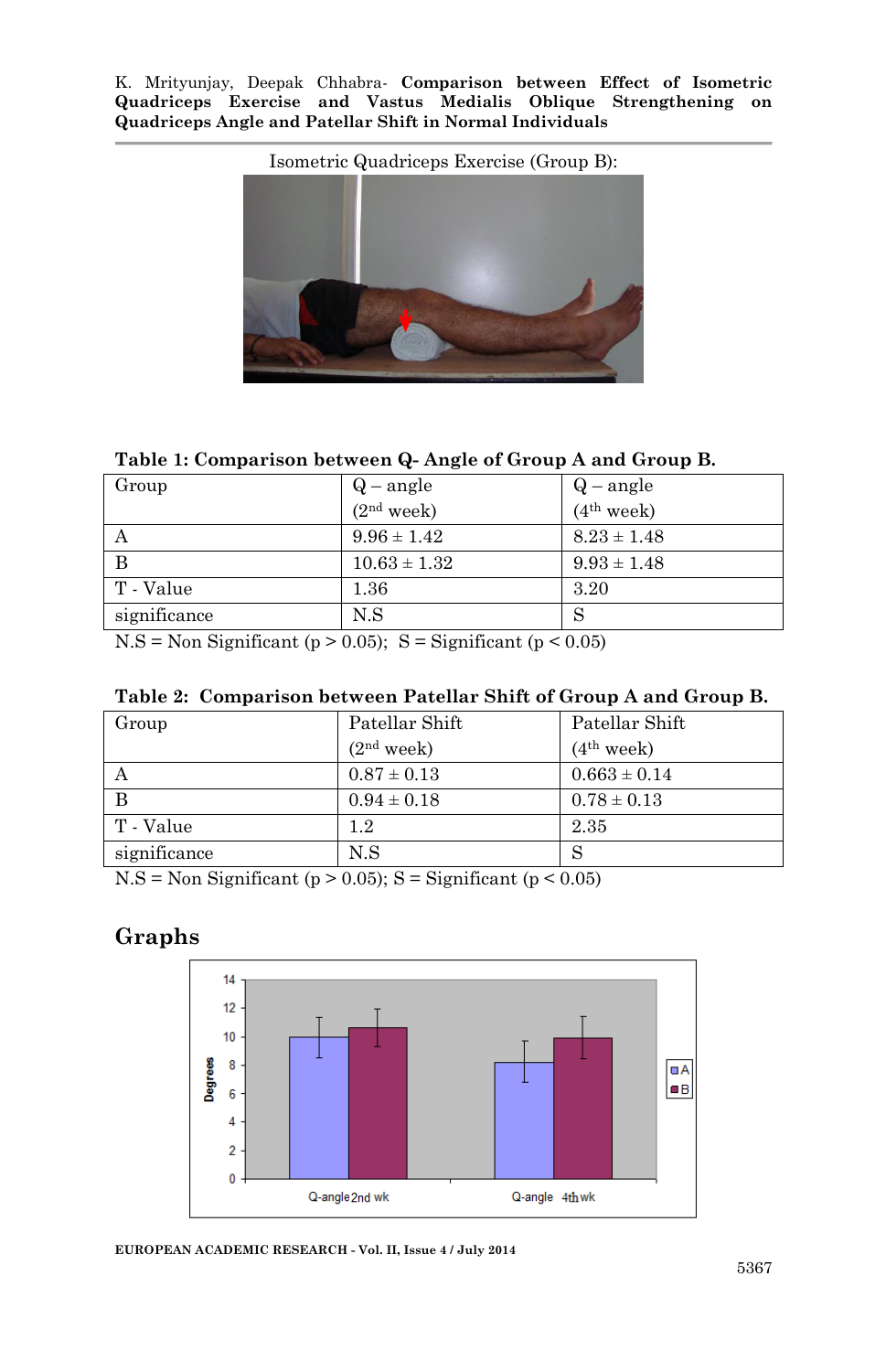

#### **Acknowledgements:**

The authors would like to thank Dr. Manish Arora P.T, Dr. Ajay Arora P.T, Dr. Prahlaad Priyadarshi P.T. for their helpful comments.

#### **REFERENCES:**

- Aminaka, Naoko O. et al. 2005. "A systemic review of the effects therapeutic taping on patello femoral pain syndrome." *Journal of Athletic training* 40(4): 341-351.
- Callaghan, Michael J. and Jacqueline A. Oldham. 2004. "Electric muscle stimulation of the quadriceps in the treatment of the patello femoral pain." *Archives in physical medicine and rehabilitation* 85: 956 – 962.
- Deutsch, Helga et al. 1978. "Quadriceps kinesiology (emg) with varying hip joint flexion and resistance." *Archives in physical medicine and rehabilitation.* 59(5): 231 – 236.
- Dixit, Sameer and John P. Difiori. 2007. "Management of Patellofemoral Pain Syndrome." *American Family Physician* 75(2): 194-202.
- Holl, Carrie M. and Lori Thein Brody. 2005. *The Knee. Therapeutic Exercise: Moving Towards Function.* Lippincott Williams & Wilkins Publications. 2nd Edition, Chapter 21, p 495.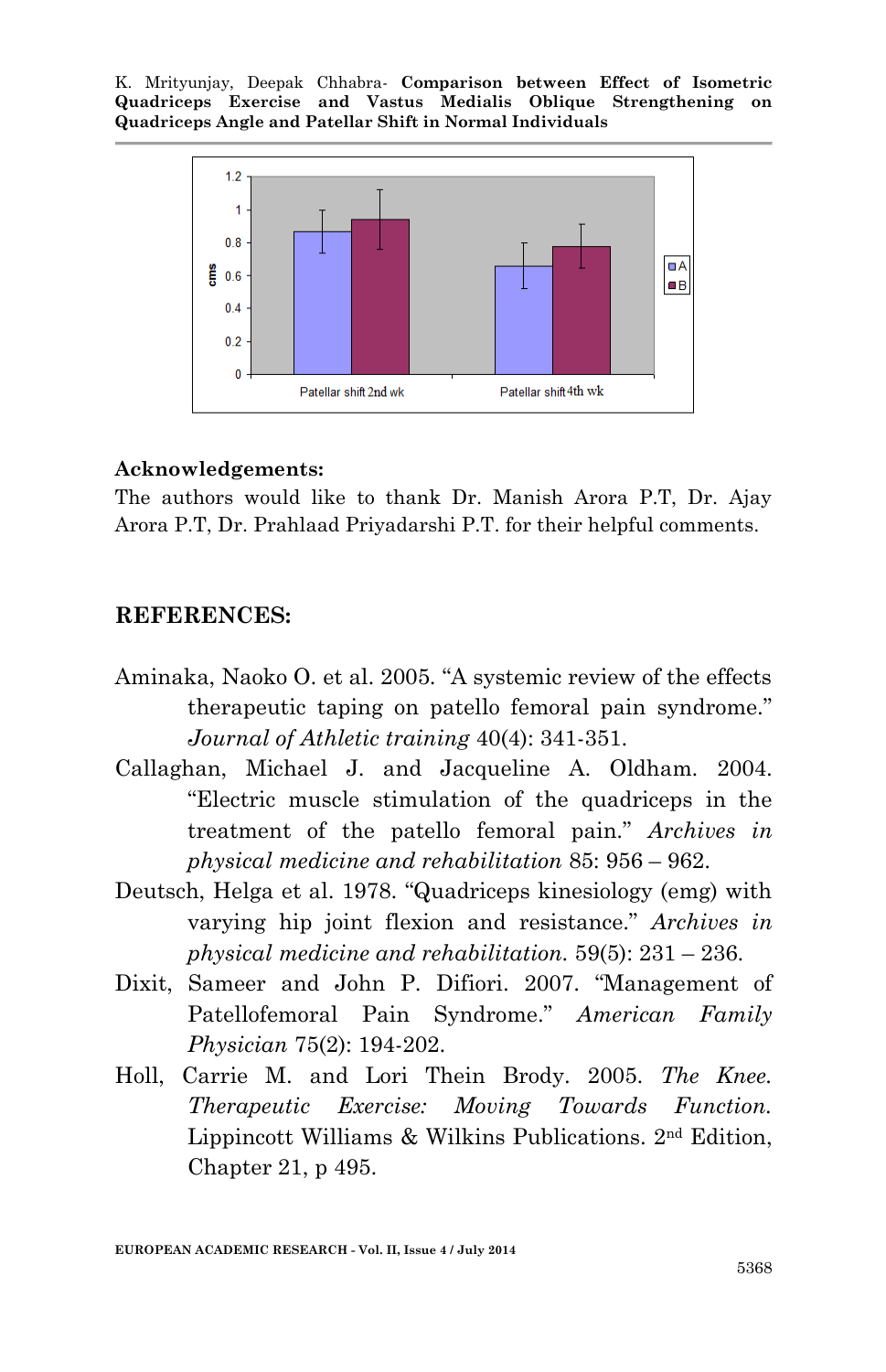- Juhn, Mark S. 1999. "Patellofemoral pain syndrome: A review and guidelines for treatment." *American Family Physician* 60: 2012 – 2022.
- Katchburion, Marcos V. et al. 2003. "Measurement of patellar tracking: assessment and analysis of literature." *Clinical orthopedics and related research.* 412: 241-59.
- Kisner, Carolyn and Lynn A. Colby. 2007. *The Knee. Therapeutic exercise: Foundations and Techniques.* Jaypee and F. A. Davis Publication. 5th edition, chapter 21, p. 746.
- Lathinghouse, Laura H. and Mark H. Trimble. 2000. "Effects of isometric quadriceps activation on the  $Q$  – Angle in women before and after quadriceps exercise." *Journal of orthopedic sports physical therapy* 30(4): 211 – 216.
- Lindh, M. 1979. "Increase of muscle strength from isometric quadriceps exercises at different knee angles." *Scandinavian Journal of Rehabilitation Medicine* 11(1): 33-36.
- Livingston, Lori A. and Sandi J. Spaulding. 2002. "OPTOTRAK Measurement of the Quadriceps Angle Using Standardized Foot Positions." *Journal of Athletic Training* 37(3): 252-255.
- Low, P., Roques, A., Taylor, A., and Miles, P. 2006. "Patellar Shift Measurement during Knee Flexion." *Bulletin of Frinsbury orthopedics*. Bulletin no. 051.
- Magee, D. J. and L. E. Zachazewski. 2001. *The Knee: Patellofemoral and Soft tissue injuries. Athletic Injuries and Rehabilitation*. W B Saundars and Company. Chapter 31, pp. 704, 711.
- Makhsous, M. et al. 2004. "In vivo and Noninvasive Load Sharing among the Vasti in Patellar Malalignment." *Medicine & Science in Sports & Exercise* 36(10): 1768- 1775.